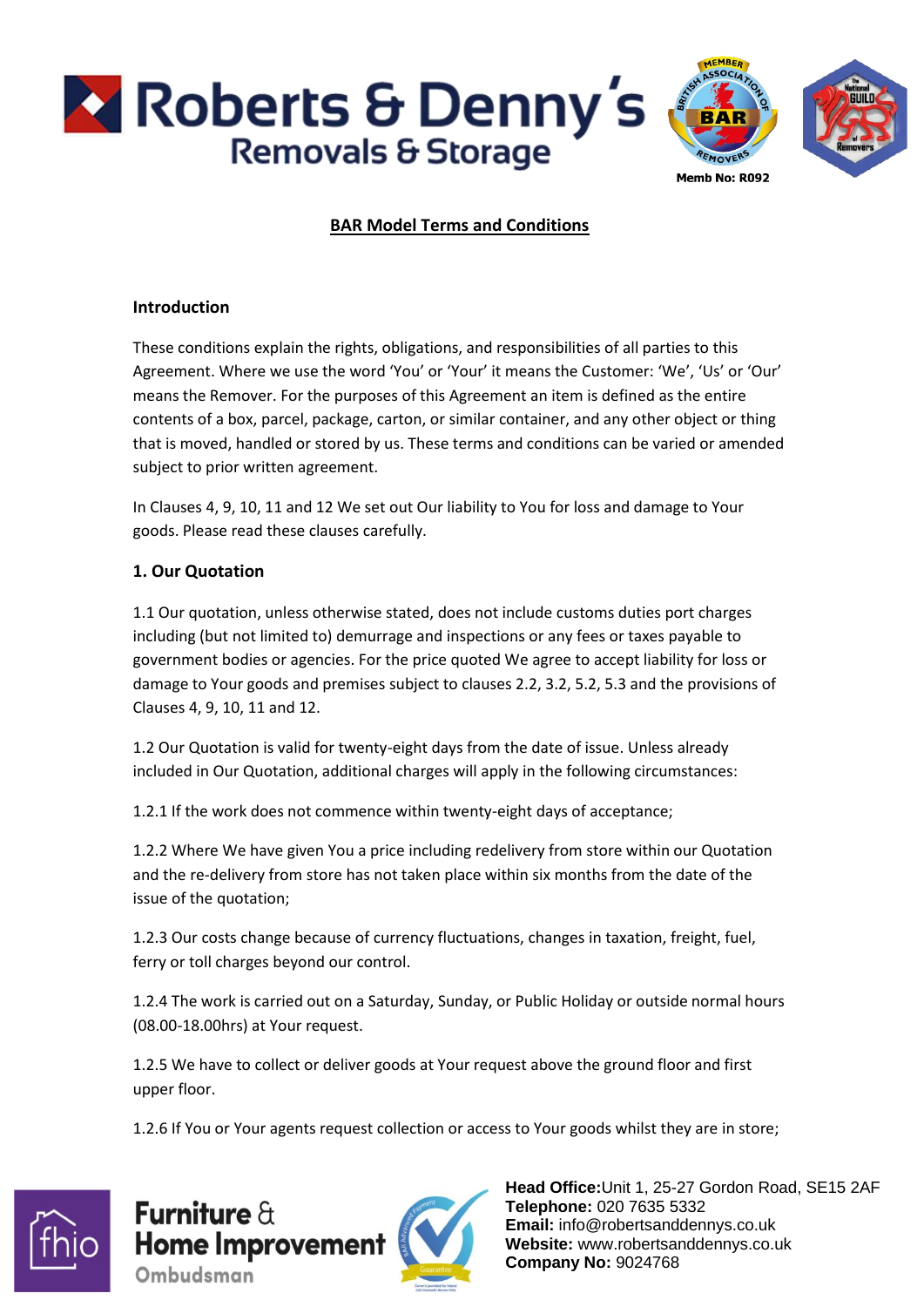# **Roberts & Denny's Removals & Storage**





1.2.7 We supply any additional services, including moving or storing extra goods (these conditions apply to such work). This may include (but is not limited to) situations in which it becomes apparent when We collect Your goods that there are additional items, goods or other load, of which We were not BAR Model Terms & Conditions – Liability version OCTOBER 2019 informed when We provided Our quote and which was not, therefore, included in the quote.

1.2.8 The entrance or exit to the premises, stairs, lifts, or doorways are inadequate for free movement of the goods without mechanical equipment or structural alteration, or the approach, road or drive is unsuitable for our vehicles and/or containers to load and/or unload within 20 metres of the doorway.

1.2.9 We have to pay parking or other fees or charges (including fines where you have not arranged agreed suspension of parking restrictions) in order to carry out services on Your behalf. For the purpose of this Agreement parking fines for illegal parking, caused by Our negligence, are not fees or charges and You are not responsible for paying them;

1.2.10 There are delays or events outside our reasonable control which increase or extend the resources or time allowed to complete the agreed work.

1.2.11 We agree in writing to increase Our limit of liability set out in Clause 9.1.1 prior to the work commencing;

1.2.12 We have to pay operational charges in order to carry out the services, which may be brought in at any time by the law and amended at any time by the law. Such operational charges may include (but are not limited to) Low Emission Zone (LEZ) charges and congestion charges.

1.3 You agree to pay any reasonable charges arising from the above circumstances.

# **2. Work not included in the quotation**

2.1 Unless agreed by us in writing, we will not:

2.1.1 Dismantle or assemble furniture of any kind

2.1.2 Disconnect, re-connect, dismantle or re-assemble appliances, fixtures, fittings or equipment.

2.1.3 Take up or lay fitted floor coverings.

2.1.4 Move items to or from a loft, unless properly lit and floored and safe access is provided.

2.1.5 Move or store any items excluded under Clause 5.



Furniture  $\theta$ **Home Improvement** Ombudsman

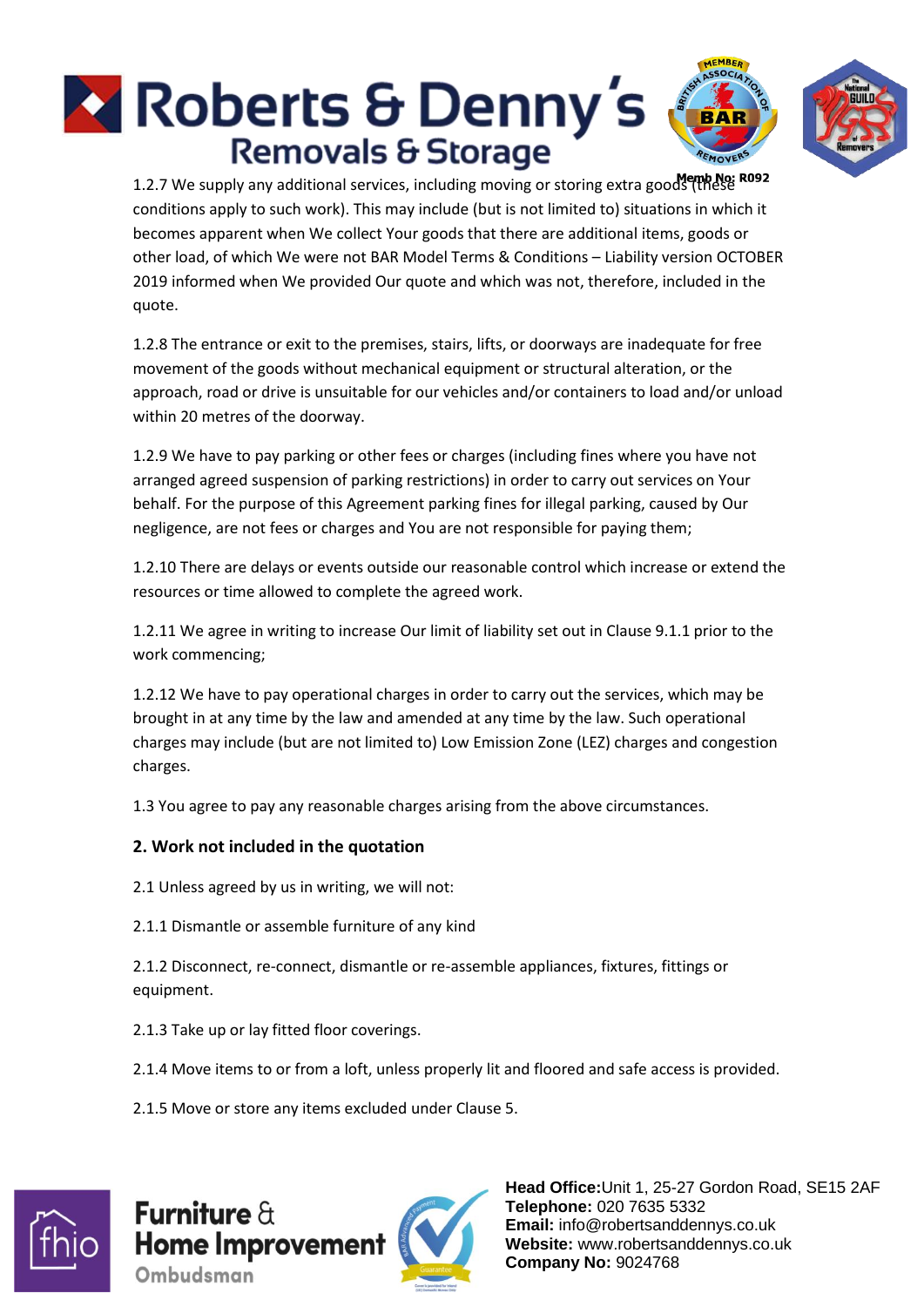

2.1.6 Dismantle or assemble garden furniture and equipment including, but not limited to: sheds, greenhouses, garden shelters, outdoor play equipment, and satellite dishes, or move paving slabs, planters and the like.

2.2 Our staff are not authorised or qualified to carry out such work. We recommend that a properly qualified person is separately employed by You to carry out these services.

#### **3. Your responsibility**

3.1 You agree to:

3.1.1 Advise Us in writing of the value of the goods being removed and/or stored prior to the work commencing. If it is established that the value of the goods removed or stored exceeds the value You have stated Our liability under clause 9.1 will be reduced to reflect the proportion that Your declared value bears to their actual value.

3.1.2 Obtain at Your own expense, all documents, permits, permissions, licences, customs documents necessary for the removal to be completed.

3.1.3 Pay for any parking or meter suspension charges incurred by Us in carrying out the work.

3.1.4 Be present or represented throughout the collection and delivery of the removal.

3.1.5 Ensure that inventories, receipts, waybills, job sheets or other relevant documents are signed by You or Your authorised representative as confirmation of collection or delivery of goods.

3.1.6 Take all reasonable steps to ensure that nothing that should be removed is left behind and nothing is taken away in error.

3.1.7 Arrange proper protection for goods left in unoccupied or unattended premises, or where other people such as (but not limited to) tenants or workmen are, or will be present.

3.1.8 Prepare adequately and stabilize all appliances or electronic equipment prior to their removal.

3.1.9 Empty, properly defrost and clean refrigerators and deep freezers. We are not responsible for the contents.

3.1.10 Ensure that all domestic and garden appliances, including but not limited to washing machines, dish washers, hose pipes, petrol lawn mowers are clean and dry and have no residual fluid left in them;



**Furniture**  $\theta$ **Home Improvement** Ombudsman

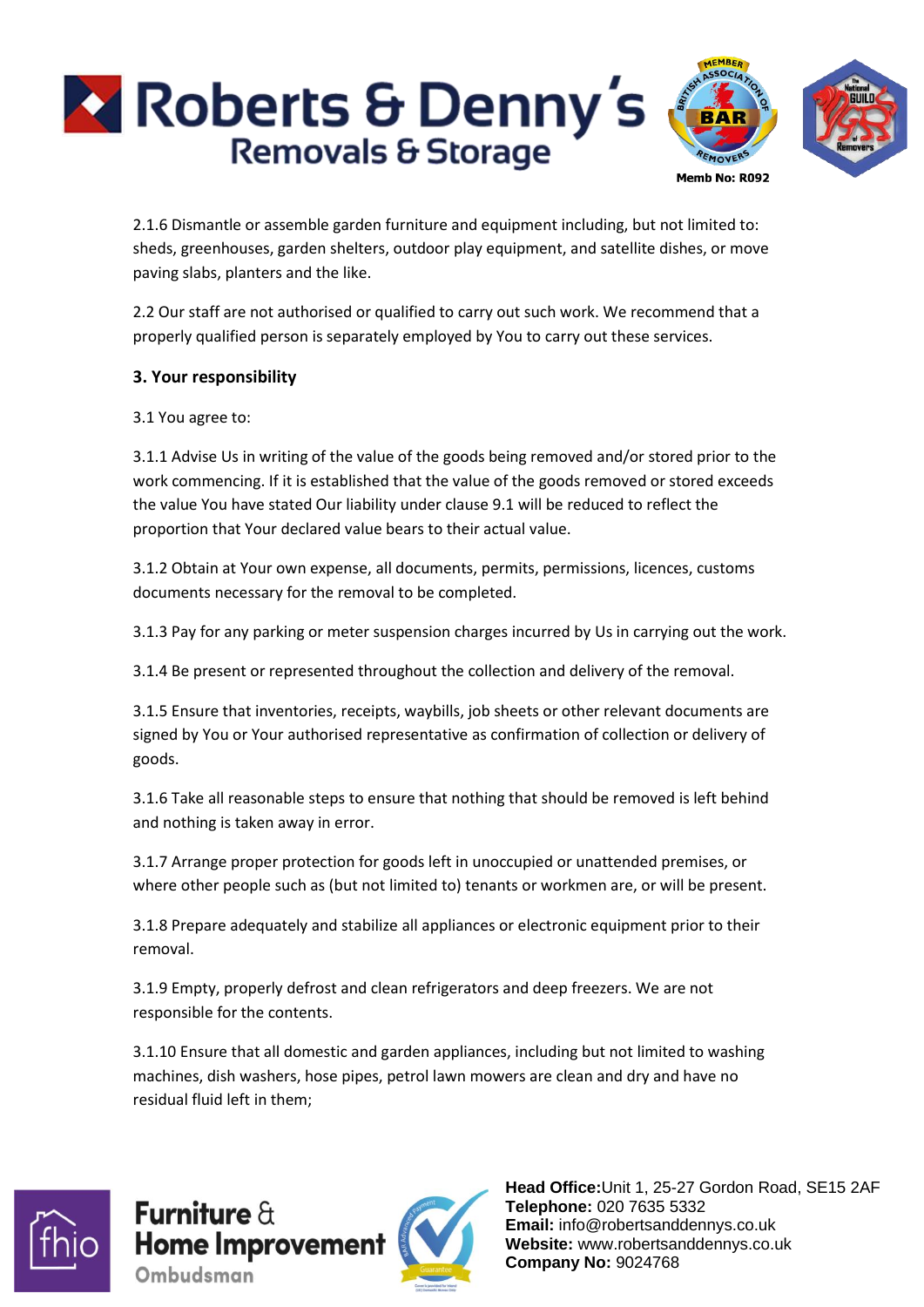

3.1.11 Provide Us with a correct and up to date contact address and telephone number during removal transit and/or storage of goods.

3.1.12 Arrange appropriate transport, storage or disposal of goods listed in clause 5

3.2 Other than by reason of Our negligence or breach of contract, We will not be liable for any loss or damage, costs or additional charges that may arise from failure to discharge these responsibilities.

# **4. Our responsibility**

4.1 It is Our responsibility to deliver Your goods to You, or produce them for Your collection, undamaged. By "undamaged" we mean in the same condition as they were in at the time when they were packed or otherwise made ready for transportation and/ or storage.

4.2 In the event that We have undertaken to pack the goods, or otherwise make them ready for transportation and/or storage, it is Our responsibility to deliver them to You, or produce them for Your collection, undamaged. Again, by "undamaged" we mean in the same condition as they were in immediately prior to being packed/ made ready for transportation or storage.

4.3 If We fail to discharge the responsibilities identified in clause 4.1 and 4.2, We will, subject to the provisions of clauses 9, 11 and 12, be liable under this agreement to compensate You for such failure.

4.4 We will not be liable to compensate You where clauses 2.2, 3.2, 5.2 and 5.3 apply unless loss or damage occurred as a result of negligence or breach of contract on Our part.

4.5 If You do not provide Us with a declaration of value of Your goods, or if You do not require us to accept standard liability pursuant to clause 9.1 We will not be liable to You for failure to discharge the responsibilities identified in clause 4.1 and 4.2, unless that failure was caused by negligence or breach of contract on Our part.

4.6 The amount of Our liability under this clause shall be determined in accordance with clauses 9 and 11.

# **5. Goods not to be submitted for removal or storage**

5.1 Unless previously agreed in writing by a director or other authorised company representative, the following items must not be submitted for removal or storage and will under no circumstances be moved or stored by us. The items listed under

5.1.1 below may present risks to health and safety and of fire. Items listed under 5.1.2 to 5.1.7 below carry other risks and You should make Your own arrangements for their transport and storage.



**Furniture**  $\theta$ **Home Improvement** Ombudsman

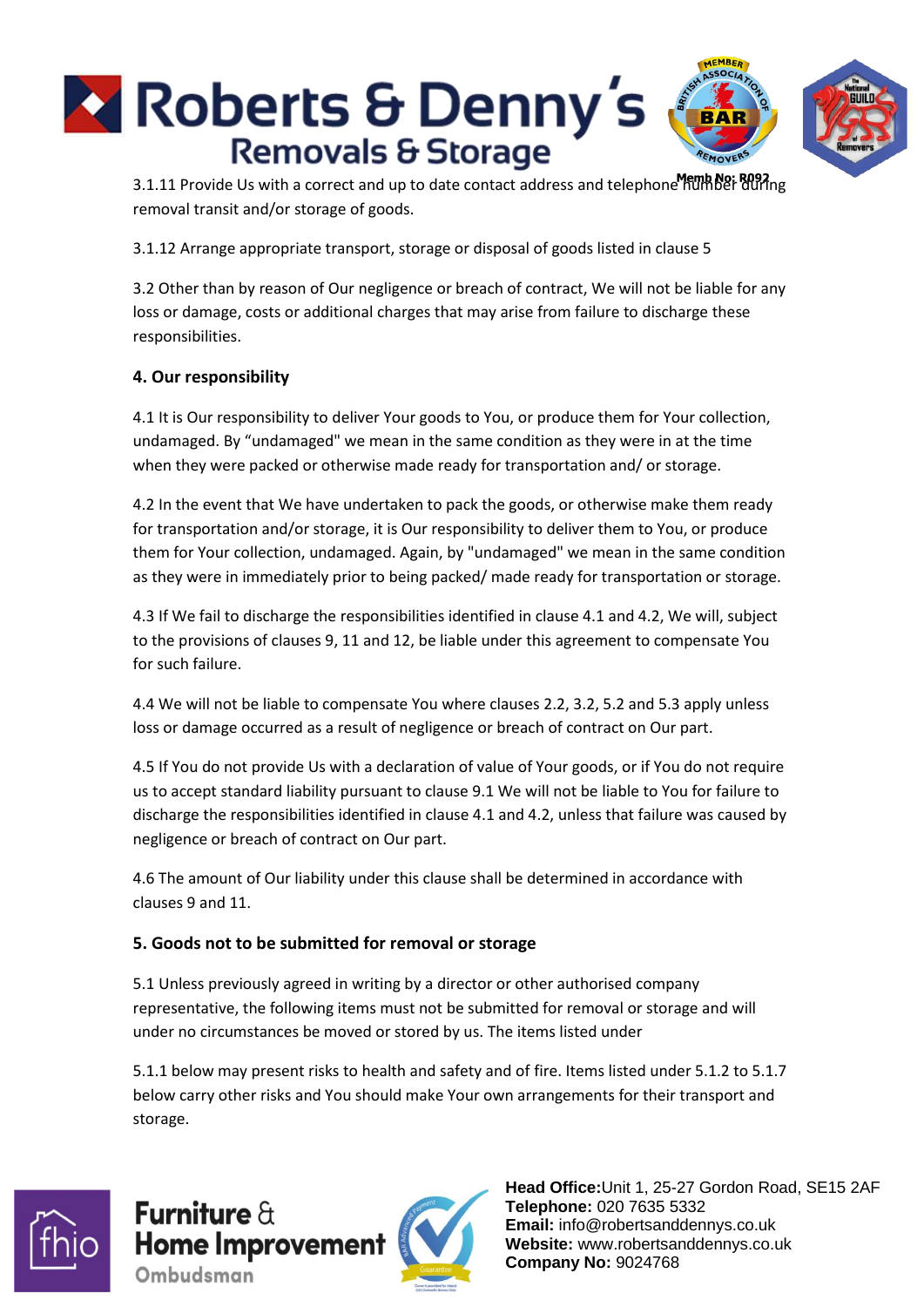

5.1.1 Potentially dangerous, damaging or explosive items, including gas bottles, aerosols, paints, firearms, fuels, oils and ammunition.

5.1.2 Jewellery, watches, trinkets, precious stones or metals, money, deeds, securities, mobile telephones, portable media and computing devices, stamps, coins, or goods or collections of any similar kind.

5.1.3 Goods likely to encourage vermin or other pests or to cause infestation or contamination.

5.1.4 Goods, which in Our opinion are hazardous to health, dirty or unhygienic or likely to attract vermin or pests. We may refuse such goods without liability to You.

5.1.5 Perishable items and/or those requiring a controlled environment.

5.1.6 Any animals, birds fish reptiles or plants.

5.1.7 Goods which require special licence or government permission for export or import.

5.1.8 Under no circumstances will prohibited or stolen goods, drugs or pornographic material be moved or stored by Us.

5.2 If We do agree to remove such goods, We will not accept liability for loss or damage unless We are negligent or in breach of contract, in which case all these conditions will apply.

5.3 If You submit such goods without our knowledge We will make them available for Your collection and if You do not collect them within a reasonable time We may apply for an appropriate court order to dispose of any such goods found in the consignment. You will pay to Us any charges, expenses, damages, legal costs or penalties incurred by Us disposing of the goods.

#### **6. Ownership of the goods**

6.1 By entering into this Agreement, You guarantee that:

6.1.1 The goods to be removed and/or stored are Your own property, or the goods are Your property free of any legal charge; or

6.1.2 You have the full authority of the owner or anyone having a legal interest in the goods to enter into this Agreement and You have made the owner fully aware of these terms and conditions prior to entering into this Agreement and that they have agreed to them.

6.1.3 If at any time following the implementation of this agreement to its termination another person has or obtains an interest in the goods You must advise Us of their name and address in writing immediately.



**Furniture**  $\theta$ **Home Improvement** Ombudsman

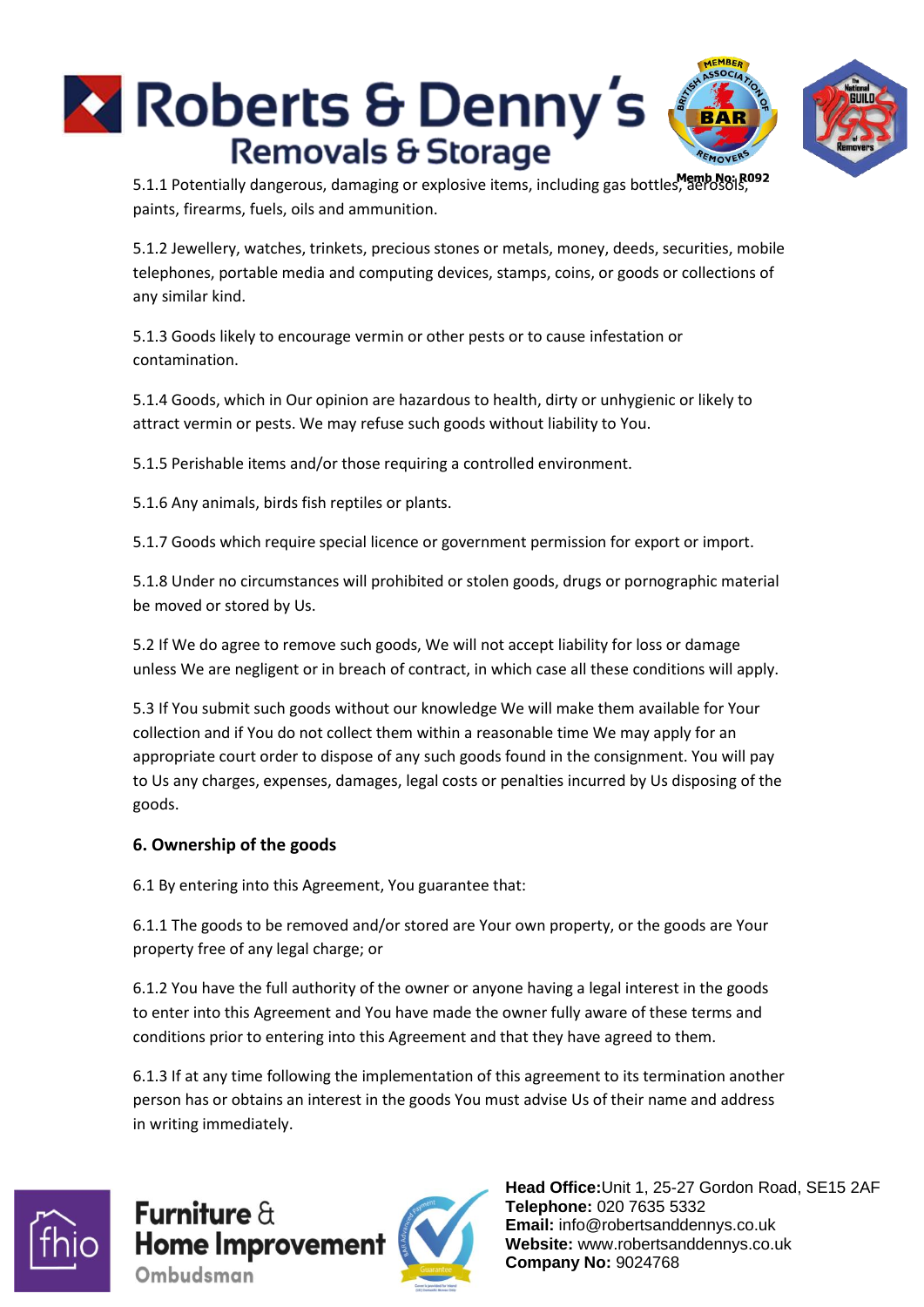

6.1.4 You will provide a full indemnity and pay Us in respect of any claim for damages and/or costs brought against Us if either statement made in 6.1.1 or 6.1.2 is untrue.

6.1.5 If You wish to transfer responsibility of this Agreement to a third party You must advise Us in writing giving Us their full name and address. We will issue a new agreement to them. Our Agreement with You will remain in force until We have received a signed agreement from the third party.

# **7. Charges if You postpone or cancel the removal**

7.1. If You postpone or cancel this Agreement, We reserve the right to charge you a postponement or cancellation fee according to how much notice is given as set out below at 7.1.1 – 7.1.4. We charge these fees based on an assessment of losses we have incurred as a result of You cancelling or postponing the removal. Examples of the types of loss We might incur are: administration/back office costs, being unable to re-fill a removal slot with another customer's work, or engaging employees to work for your booked removal. "Working days" refer to the normal working week of Monday to Friday and excludes weekends and Public Holidays.

7.1.1 More than 10 working days before the removal was due to start: No charge.

7.1.2 Between 5 and 10 working days inclusive before the removal was due to start: not more than 30% of the removal charge.

7.1.3 Less than 5 working days before the removal was due to start: not more than 60% of the removal charge.

7.1.4 Within 24 hours of the move taking place; not more than 75% of the removal charge.

7.1.5 On the day the work starts or at any time after the work commences 100% of Our charges.

7.2 Cancellation/Postponement Waiver If offered, and paid for in advance of the commencement of the services, we agree to waive the charges in Clauses 7.1.1, 7.1.2 & 7.1.3. Our agreement to waive the charges is conditional upon Us receiving written notice of Your intention to Cancel/Postpone no later than 17:00 hours on the preceding Working Day before Services commence. The Cancellation/Postponement charge will entitle You to only one Cancellation/Postponement.

# **8. Payment**

8.1. Unless otherwise agreed by Us in writing, payment is required in full by cleared funds at the time of booking the removal or storage period. In default of such payment We reserve the right to refuse to commence removal or storage until such payment is received. Such advance



Furniture  $\theta$ **Home Improvement** Ombudsman

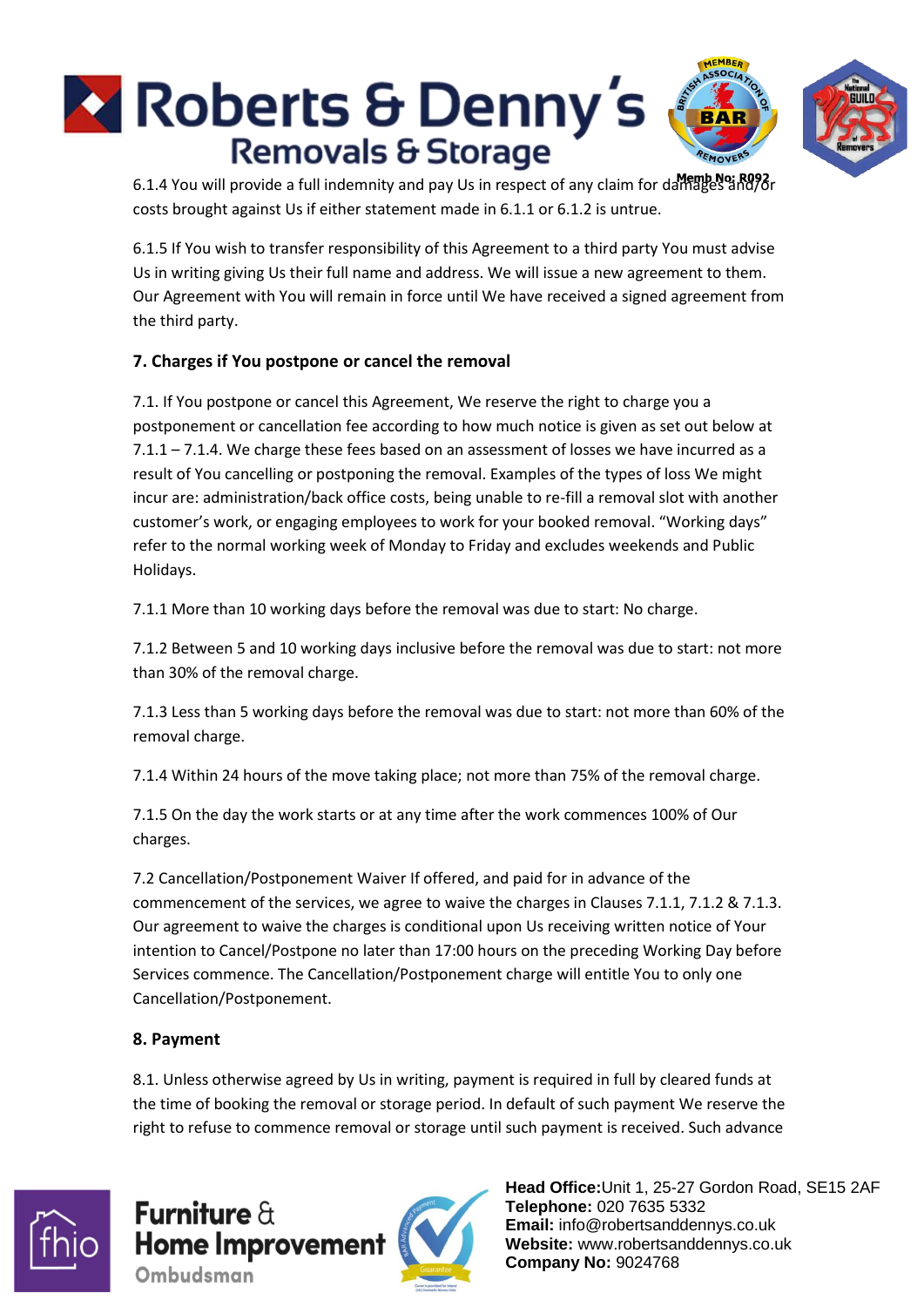

payments are protected under the BAR Advanced Payment Guarantee scheme, as detailed in the BAR Code of Practice. (T&C's apply)

8.2. In respect of all sums which are overdue to Us, We will charge interest on a daily basis calculated at 4% per annum above the prevailing base rate for the time being of the Bank of England.

9. Determination of amount of our liability for loss or damage

## 9.1. Standard Liability.

9.1.1 If You advise Us of the value of Your goods, prior to the work commencing and subject to clause 3.1.1, the amount of Our liability to You in the event of loss or damage to those goods in breach of clause 4 will be determined by Clauses 9.1.2, 9.1.3, 9.1.5 and 11, up to a maximum liability of £25,000 in the event of the total loss of the goods. We may agree to accept liability for a higher amount, in which case We may make an additional charge.

9.1.2 In the event of loss of or damage to Your goods in breach of clause 4, Our liability to You shall not exceed a sum equivalent to the cost of their repair or replacement whichever is the smaller sum, taking into account the age and condition of the goods immediately prior to their loss or damage, up to the maximum liability of £25,000 referred to in clause 9.1.1 (unless We have agreed a higher amount with You).

9.1.3 Where the lost or damaged item is part of a pair or set, our liability to You, where it is assessed as the cost of replacement of that item, is to be assessed as a sum equivalent to the cost of that item in isolation, not the cost of that item as part of a pair or set.

9.1.4 In the event of our liability to you representing the full value of an item, we may at Our option remove it as salvage. Where items are capable of repair for a sum less than the replacement cost, taking into account the age and condition, the repair cost will be Our maximum liability.

9.1.5 In the event of the loss of an owner packed container we will accept a maximum liability of £100.

#### 9.2 Limited Liability.

9.2.1 If You have not provided Us with a written valuation prior to the work commencing, or You do not require Us to apply the Standard Liability in clause 9.1, then Our liability to You will be determined in accordance with Clauses 9.1.3, 9.2.2 and 11.



**Furniture**  $\theta$ **Home Improvement** Ombudsman

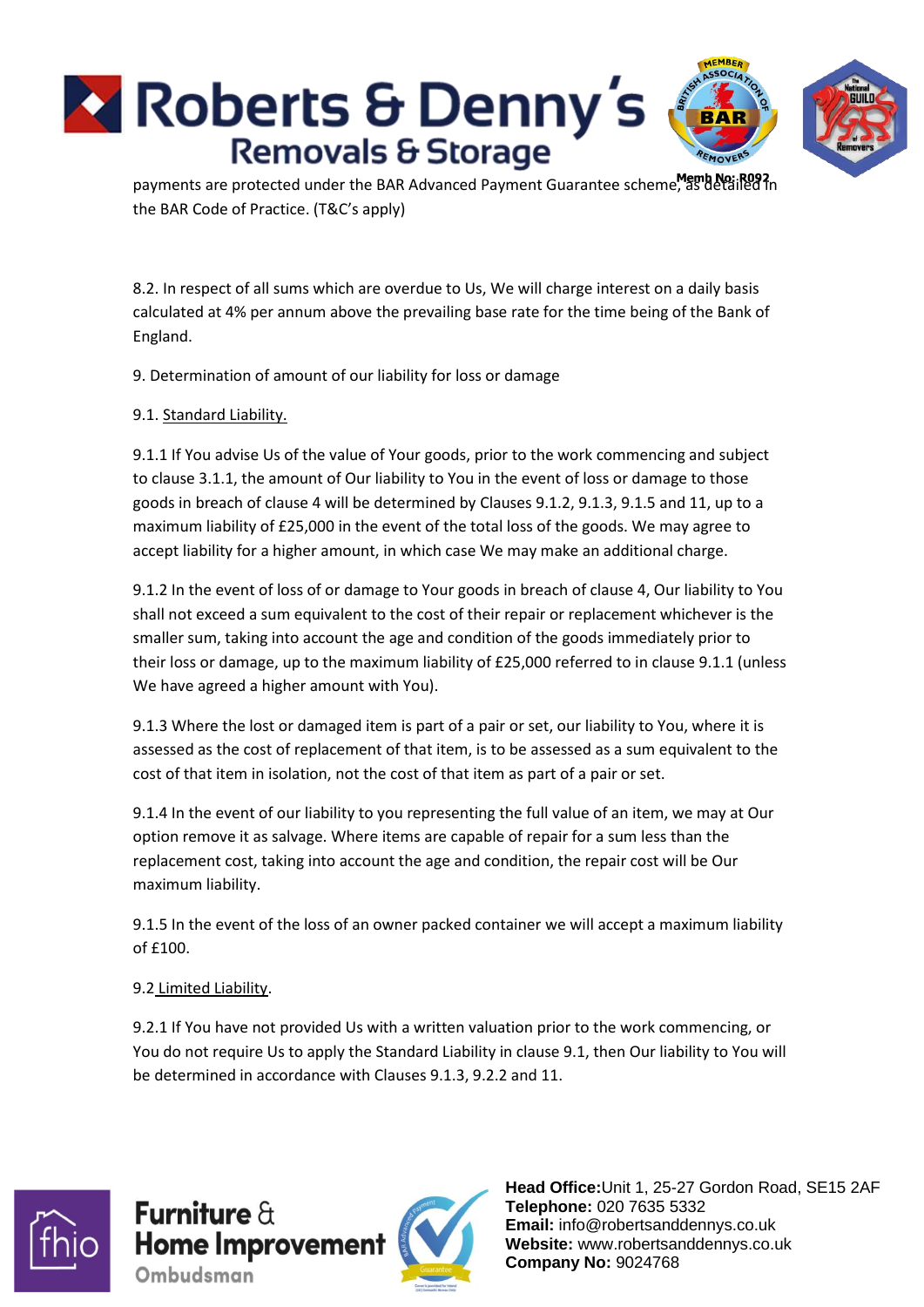

9.2.2 In the event of loss of or damage to Your goods caused by Our negligence or breach of contract, our liability to You shall not exceed £40 per item.

#### 9.3 For goods destined to or received from a place outside the UK

9.3.1 We will only accept Standard Liability if You provide us with a valuation of Your goods on the form which we provide. All other provisions of Clause 9.1 will apply.

9.3.2 We do not accept liability for loss of or damage to goods confiscated, seized, removed or damaged by Customs Authorities or other Government Agencies unless we have been negligent or in breach of contract.

9.3.3 We do not accept liability for loss of or damage to goods occurring in certain overseas countries, including Gambia, Iran, Iraq, Nigeria, Libya, Lebanon, Angola, Cambodia, Vietnam, N. Korea and Former States of the USSR, unless We have been negligent or in breach of contract. This list is not exhaustive, and we will advise You at the time of quotation if this exclusion applies.

9.3.4 Subject to clauses 9.1 and 9.2 above We will accept liability for loss or damage only in the following circumstances: (a) arising from our negligence or breach of contract whilst the goods are in our physical possession, or (b) whilst the goods are in the possession of others if the loss or damage is established to have been caused by our failure to pack the goods to a reasonable standard where we have been contracted to pack the goods that are subject to the claim.

#### **10. Damage to premises or property other than goods**

10.1 Because third party contractors or others are frequently present at the time of collection or delivery it is not always possible to establish who was responsible for loss or damage. therefore our liability is limited as follows;

10.1.1 If we cause loss or damage to premises or property other than goods for removal as a result of our negligence or breach of contract, our liability shall be limited to making good the damaged area only.

10.1.2 If we cause damage as a result of moving goods under Your express instruction, against our advice, and where moving the goods in the manner instructed is likely to cause damage, we shall not be liable.

10.1.3 If we are responsible for causing damage to Your premises or to property other than goods submitted for removal and/or storage, You must note this on the worksheet or delivery receipt as soon as practically possible after the damage occurs or is discovered or in any event within a reasonable time. This is fundamental to the Agreement.



**Furniture**  $\theta$ **Home Improvement** Ombudsman

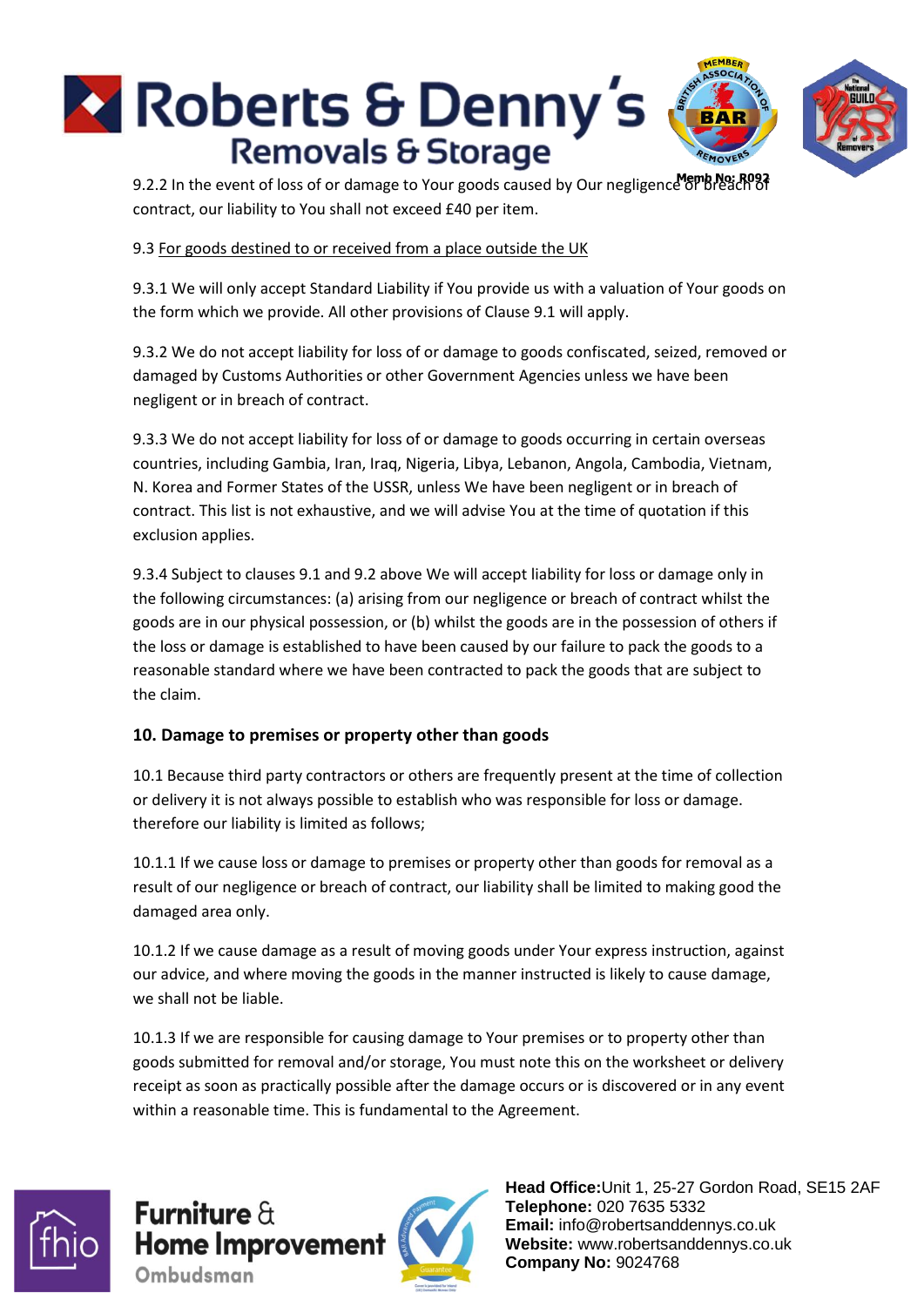

#### **11. Exclusions of liability**

11.1 In respect of Limited Liability, we will not be liable for loss of or damage to Your goods as a result of fire or explosion howsoever that fire or explosion was caused, unless we have been negligent or in breach of contract.

11.2 Unless we are negligent or in breach of contract (in which case our liability will be limited under either Standard or Limited Liability as set out in Clause 9) we will not be liable for any loss of, damage to, or failure to produce the following goods:

11.2.1 Bonds, Securities, Stamps of all kinds, Manuscripts or other Documents or Electronically held Data Records, Mobile Telephones

11.2.2 Plants or goods likely to encourage moth vermin or other pests or to cause infestation or contamination.

11.2.3 Perishable items and/or those requiring a controlled environment.

11.2.4 Loss of structural integrity of furniture constructed of particle board resulting from crumbling of the board.

11.2.5 Furs exceeding £100 in value, Jewellery, Watches, Precious Stones and Metals, Money, Coins, Deeds, Mobile Telephones, Portable Media and Computing Devices.

11.2.6 Any animals, birds or fish.

11.3 In respect of Standard Liability and Limited Liability, other than as a result of our negligence or breach of contract we will not be liable for any loss of, damage to, or failure to produce the goods if caused by any of the following circumstances:-

11.3.1 We shall not be liable for delays or failures to provide the services under this Agreement as a result of war, invasion, acts of foreign enemies, hostilities (whether war is declared or not), civil war, terrorism, rebellion and/or military coup, Act of God, adverse weather, third party industrial action, re-scheduled sailing, departure or arrival times, port congestion, or other such events outside our reasonable control.

11.3.2 Loss or damage arising from ionising radiations or radioactive contamination.

11.3.3 Loss or damage arising from Chemical, Biological, Bio-chemical, Electromagnetic Weapons and Cyber Attack.

11.3.4 We will not be liable for any loss or damage caused by Us or Our employees or agents in circumstances where: (a) there is no breach of this Agreement by Us or by any of Our employees or agents (b) such loss or damage is not a reasonably foreseeable result of any such breach.



Furniture  $\theta$ **Home Improvement** Ombudsman

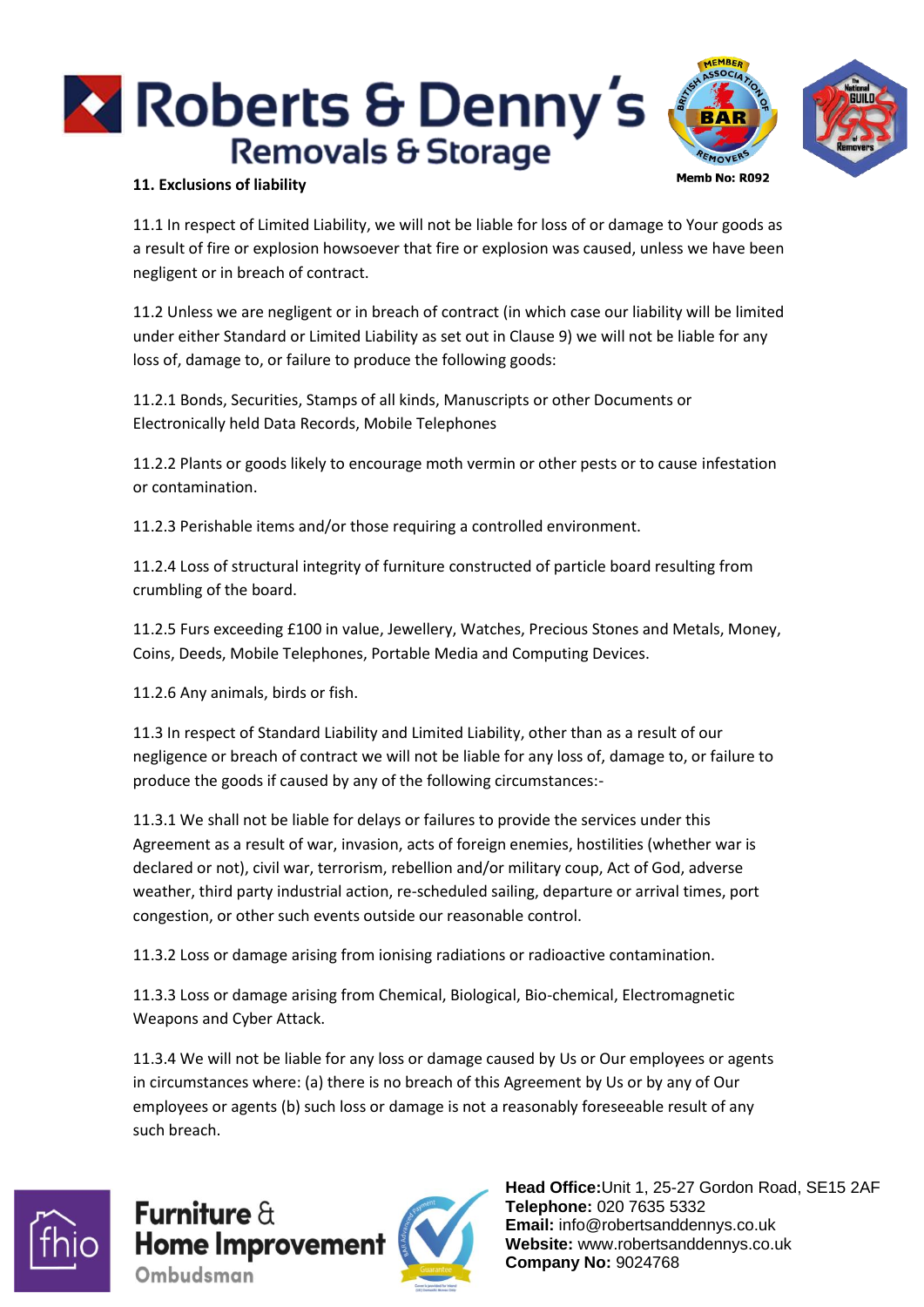

11.3.5 By normal wear and tear, natural or gradual deterioration, leakage or evaporation or from perishable or unstable goods. This includes goods left within furniture or appliances.

11.3.6 By vermin, moth, insects and similar infestation.

11.3.7 By cleaning, repairing or restoring unless we arranged for the work to be carried out.

11.3.8 Changes to atmospheric conditions which results in mould, mildew, rusting, tarnishing, corrosion, or gradual deterioration unless directly linked to ingress of water caused by Our negligence or breach of contract.

11.3.9 For any goods in wardrobes, drawers or appliances, or in a package, bundle, carton, case or other container not both packed and unpacked by us.

11.3.10 Loss of or damage to china, glassware and fragile items unless they have been both professionally packed and unpacked by Us or our Subcontractor. In the event of an accident involving an owner packed container where damage would have occurred irrespective of the quality of the packing, then Our maximum liability is limited to £100 for the entire contents of the box or the actual value of the damaged items (taking into account the items age and condition at the time of loss or damage) whichever is less.

11.3.11 For electrical or mechanical derangement to any appliance, instrument, clock, computer or other equipment unless there is evidence of related external damage.

11.3.12 Loss or damage of motor vehicles caused by scratching, denting and marring unless You obtain from us a pre-collection condition report.

11.3.13 Loss or damage to a vehicle whilst being driven or for the purpose of being driven under its own power other than for the purpose of loading onto or unloading from the carrying conveyance or container. Loss or damage sustained by accessories and removable items unless lost with the vehicle

11.3.14 For any goods which have a pre-existing defect or are inherently defective. 11.3.15 For items referred to in Clause 5

11.4 No employee of Ours shall be separately liable to You for any loss, damage, misdelivery, errors or omissions under the terms of this Agreement.

11.5 Our liability will cease upon handing over goods from our warehouse or upon completion of delivery (see Clause 12.1 below).

#### **12. Time limit for claims**



**Furniture**  $\theta$ **Home Improvement** Ombudsman

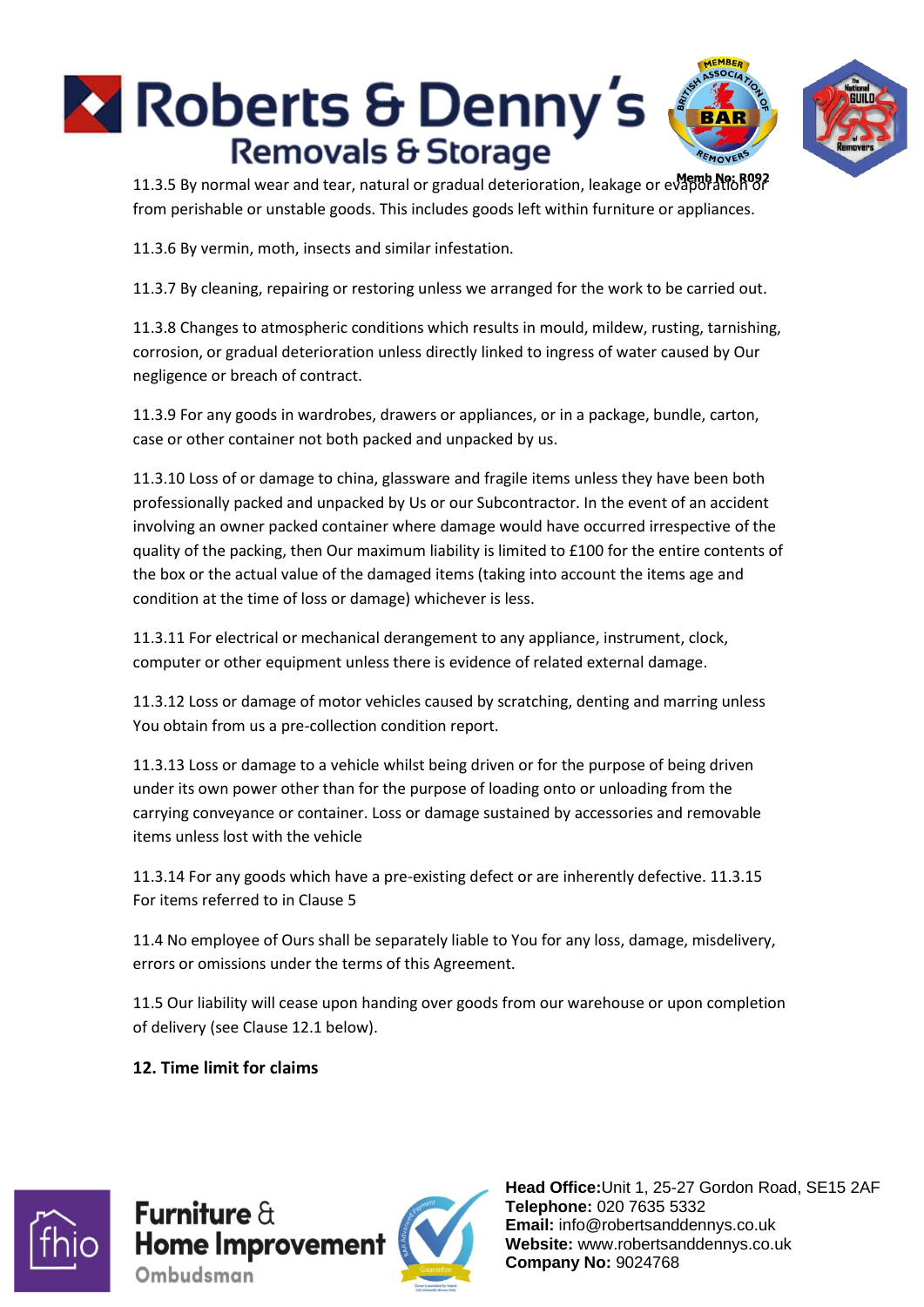

12.1 If You or Your authorised representative collect the goods, We must be notified in writing of any loss or damage at the time the goods are handed to You or Your agent otherwise we shall not be liable.

12.2 Notwithstanding clauses 9, 10 and 11 we will not be liable for any loss of or damage to the goods unless a claim is notified to us, or to our agent or the company carrying out the collection or delivery of the goods on our behalf. This must be in writing as soon as such loss or damage is discovered (or with reasonable diligence ought to have been discovered) and in any event in detail within seven (7) days of delivery of the goods by us, in order for us to properly investigate the claim. We may agree to extend this time limit upon receipt of Your written request provided such request is received within seven (7) days of delivery. Consent to such a request will not be unreasonably withheld.

#### **13. Delays in transit**

13.1 Other than by reason of our negligence or breach of contract, we will not be liable for delays in transit.

13.2 If through no fault of ours we are unable to deliver Your goods, we will take them into store. The Agreement will then be fulfilled and any additional service(s), including storage and delivery, will be at Your expense.

**13.3 Any transit times quoted by Us are estimated and based upon information known to Us at the time. Transit times may vary due to a number of factors outside Our control including but not limited to changes in sailing or departure dates made by the freight/shipping company, changes in the routes used by the freight/shipping company and port congestion. We will advise You of any material changes to the transit times as soon as We become aware. We will not be liable for any loss or damage incurred by You as a result of delays in transit time unless directly attributable to Our negligence or breach of contract**

#### **14. Our Right to Hold the Goods (lien)**

"Lien" is the legal right of the remover to hold goods until the customer has paid all outstanding charges. We shall have a right to withhold and ultimately dispose of some or all of the goods if You fail to pay the charges and any other payments due under this or any other Agreement. (See also Clause 23). These include any charges that We have paid out on Your behalf. While We hold the goods You will be liable to pay all storage charges and other costs (including legal costs) incurred by Us in recovering Our charges and applying Our right of lien. These terms and conditions shall continue to apply.

# **15. Disputes**



**Furniture**  $\theta$ **Home Improvement** Ombudsman

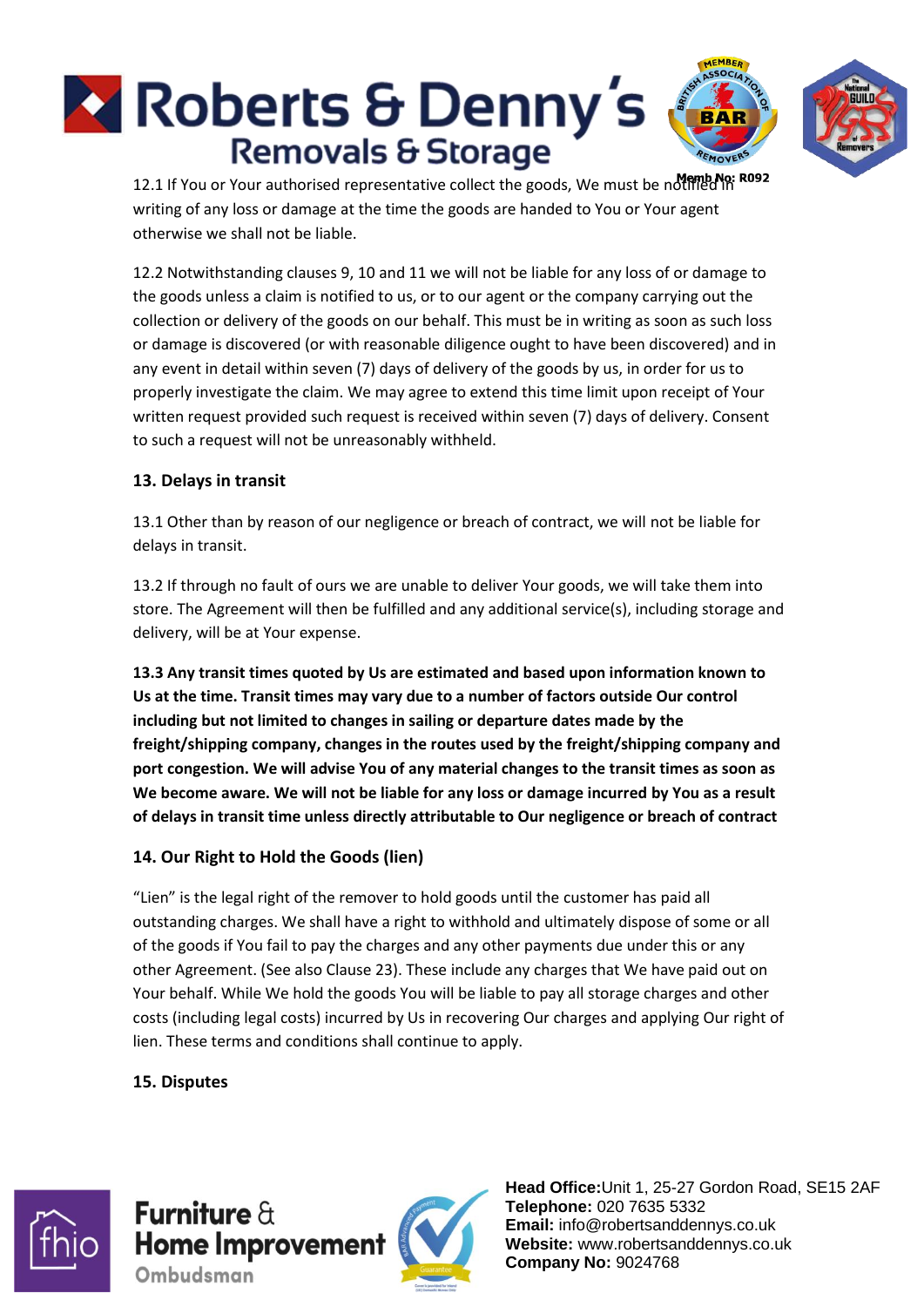# **X** Roberts & Denny's **Removals & Storage**

If there is a dispute arising from this Agreement, which cannot be resolved, either party may refer it to the low cost independent Alternative Dispute Resolution (ADR) scheme provided by the British Association of Removers (BAR). Under this scheme, the case will be determined by an accredited independent ADR organisation. Recourse to the independent ADR scheme is subject to certain limits, current details of which are available upon request from BAR, Tel: 01923 699486, Fax: 01923 699481, Email: consumer.affairs@bar.co.uk. ADR does not prejudice Your right to commence court proceedings.

# **16. Our right to sub-contract the work**

16.1 We reserve the right to sub-contract some or all of the work.

16.2 If We sub-contract, then these conditions will still apply.

#### **17. Route and method**

17.1 We have the right to choose the method and route by which to carry out the work and the location in respect of storage.

17.2 Unless it has been specifically agreed otherwise in writing in Our Quotation, other space/volume/capacity on Our vehicles and/or the container may be utilised for consignments of other customers.

#### **18. Advice and information for International Removals**

We will use our reasonable endeavours to provide You with up to date information to assist You with the import/export of Your goods. Information on such matters as national or regional laws and regulations which are subject to change and interpretation at any time is provided in good faith and is based upon existing known circumstances. It is Your responsibility to seek appropriate advice to verify the accuracy of any information provided.

#### **19. Applicable law**

Any dispute between us will be governed by the non-exclusive law and jurisdiction of the English or Scottish Courts. If you currently reside or are moving to a place outside the jurisdiction of the courts of the United Kingdom, alternative laws or jurisdiction of local courts may apply subject to our written agreement prior to the work or services commencing.

#### **20. Your forwarding address**

20.1 If You instruct Us to store Your goods, You must provide a correct and up to date address and telephone number and notify Us if it changes. All correspondence and notices will be



# Furniture  $\theta$ **Home Improvement** Ombudsman